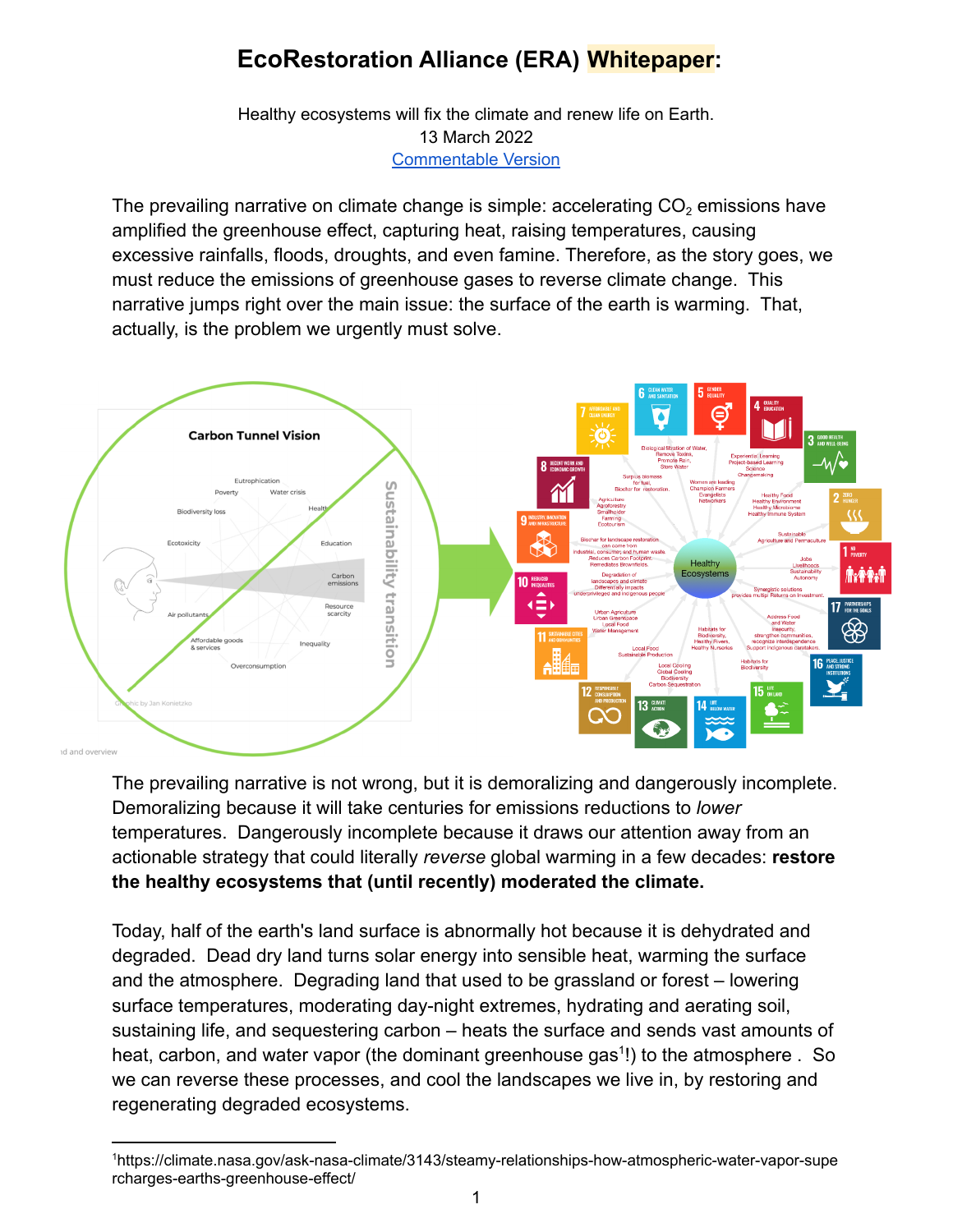Ecorestoration also addresses the worst effects of climate change directly, quickly, and locally. In healthy ecosystems, plants and animals break up and create pathways into the soil so that rainfall infiltrates and soaks in so we get hydration rather than flooding and erosion. Ecorestoration also enhances biological absorption of decaying material (rather than leaving it to burn in fires), creates cooling microclimates (rather than heat waves), and fosters plant-regulated water-cycles (rather than torrential rains and droughts). By reducing runoff and pollution, this also improves the health of riverine and ocean biosystems, as well as the microbiomes in soil and water.

This, then, is *our* narrative, based on the experiences, findings, and demonstrable results obtained by scientists, story-tellers, and practitioners around the world. We, the EcoRestoration Alliance, believe that land degradation is an important cause of climate change, and that smarter, more ecological land use will help cool the earth.

### Ecorestoration

- 1) helps cool the surface of the earth in mere decades
- 2) mitigates, and helps us adapt to, the most harmful consequences of climate change
- 3) increases food production,
- 4) increases production of clean water,
- 5) increases wildlife habitat and preserve biodiversity, and
- 6) addresses **all 17** of United Nations Sustainable Development Goals
- 7) and, by the way, converts vast amounts of  $CO<sub>2</sub>$  into healthy soil and living carbon

In the pages that follow, we detail our thinking and our conclusions.

# Problem, Solution, Science, Theory of Change

### **The Problem**

- The world is warming and climate stability is deteriorating due to the cumulative effects of land use, water mismanagement, and greenhouse gas emissions from fossil fuels and desertification.
- Reducing carbon emissions will *slow* global warming in a few decades, but won't *reverse* temperatures for centuries <sup>2</sup> because it takes time for carbon-charged oceans to equilibrate with atmospheric  $CO<sub>2</sub>$ .
- Half of the earth's terrestrial surface is now desert, degraded, or dying.
- Many areas are suffering from extremes of temperature and of weather.

<sup>&</sup>lt;sup>2</sup> Changes in greenhouse gas concentration affect global average surface temperature gradually over decades, because oceans absorb and release vast amounts of heat and carbon gradually. [https://earthobservatory.nasa.gov/features/EnergyBalance/page7.php\)](https://earthobservatory.nasa.gov/features/EnergyBalance/page7.php) <https://royalsociety.org/topics-policy/projects/climate-change-evidence-causes/question-20/>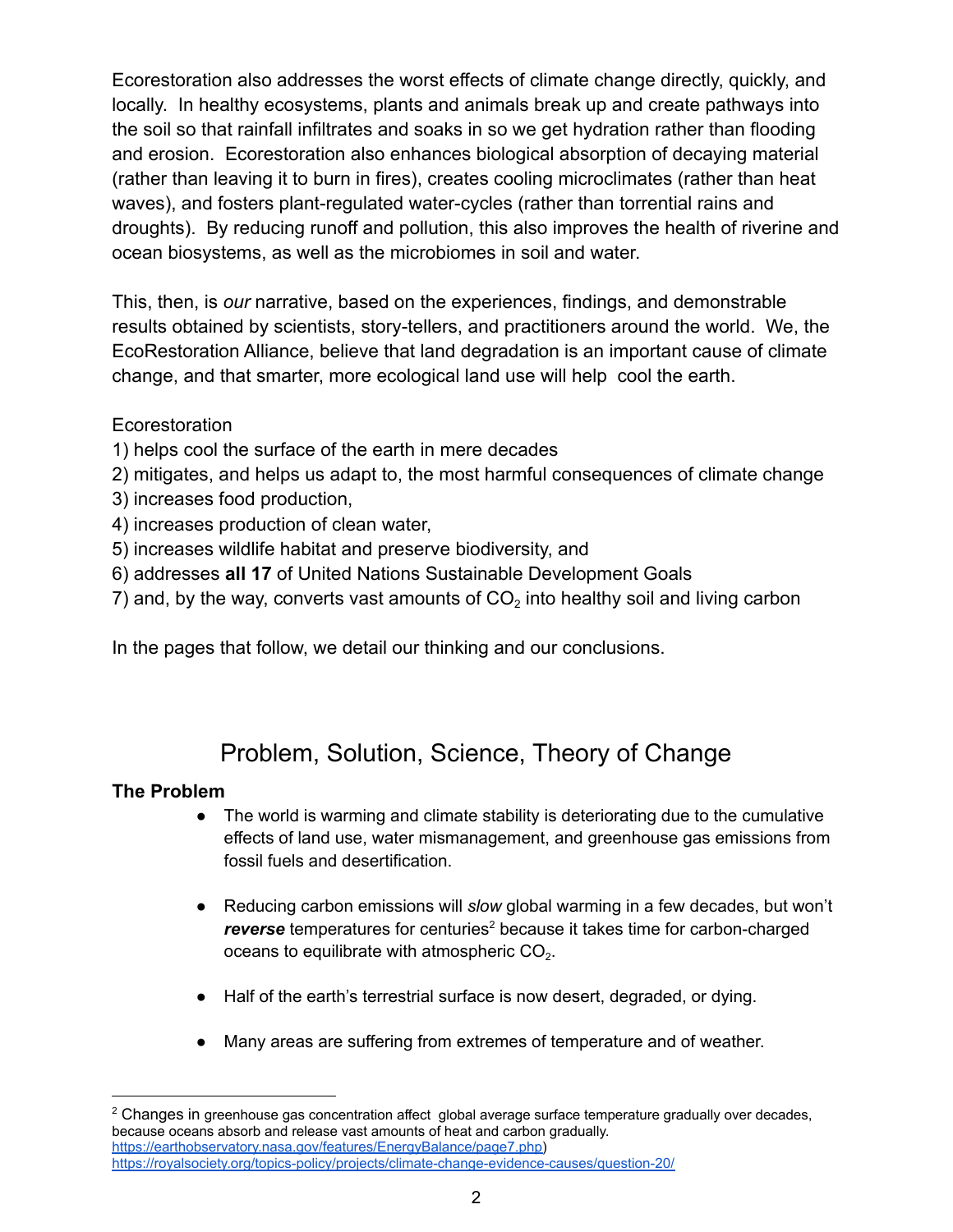**Healthy ecosystems like forests, grasslands, wetlands, and regenerative farmlands with year-round cover crops cool the biosphere and moderate extreme weather. 3**

This means that **preserving and restoring healthy ecosystems could ...**

- cool the planet (and reduce methane release from melting permafrost)
- reduce the severity and frequency of extreme weather events
- preserve and restore biodiversity
- reduce extinctions
- provide livelihoods and food security to billions of people

And this could happen **quickly** because cooling starts as soon as plants start covering bare ground.

**This is a breakthrough insight that should change everyone's approach to the climate crisis.**

## Here's what you need to know:

### **Healthy ecosystems cool the earth's surface.**

This summer, the United Nations published a [Foresight](https://www.unep.org/resources/emerging-issues/working-plants-soils-and-water-cool-climate-and-rehydrate-earths) Brief explaining how plants absorb solar energy before it heats the ground; a small percentage of this energy is used to build biomass, and plants use a lot of the energy transpiring water and producing water vapor. When the water vapor rises, expands, cools, and eventually condenses into [cooling](https://phys.org/news/2021-08-forests-cool-planet-thought.html) clouds, it even radiates some of that water-transported energy into space. Plants also emit molecules and microbes that seed the formation of droplets, clouds, and rain. And of course, plants create the sugars and carbohydrates that are shared with below-ground soil life that helps to sequester carbon and water in the "soil carbon sponge" which captures and holds the water that sustains life through dry spells. All these effects **channel more of the sun's energy into the life-sustaining carbon and water cycles and less into planet-warming heat**. In healthy ecosystems **[plants,](https://bio4climate.org/wp-content/uploads/Compendium-Release-Vol-5-No-2-January-2022.pdf) soil, and water cool the earth and [moderate](https://bio4climate.org/wp-content/uploads/Compendium-Release-Vol-5-No-2-January-2022.pdf) the weather.**

#### **We've degraded our global air conditioning system.**

When humans burn forests, or when poorly-managed livestock overgraze, bare ground absorbs direct sunlight and heats up. The living soil bakes, loses moisture and carbon, and becomes dry, compacted dirt. Because dead dry dirt doesn't emit or absorb water, the "small water cycle" is disrupted and rainfall diminishes even as fires, floods, and erosion increase. And then the rains stop; as the soil-carbon sponge dries out, plants die and the natural water cycle fails. That's desertification, and it's accelerating.

<sup>3</sup>https://bio4climate.org/wp-content/uploads/Compendium-Release-Vol-5-No-2-January-2022.pdf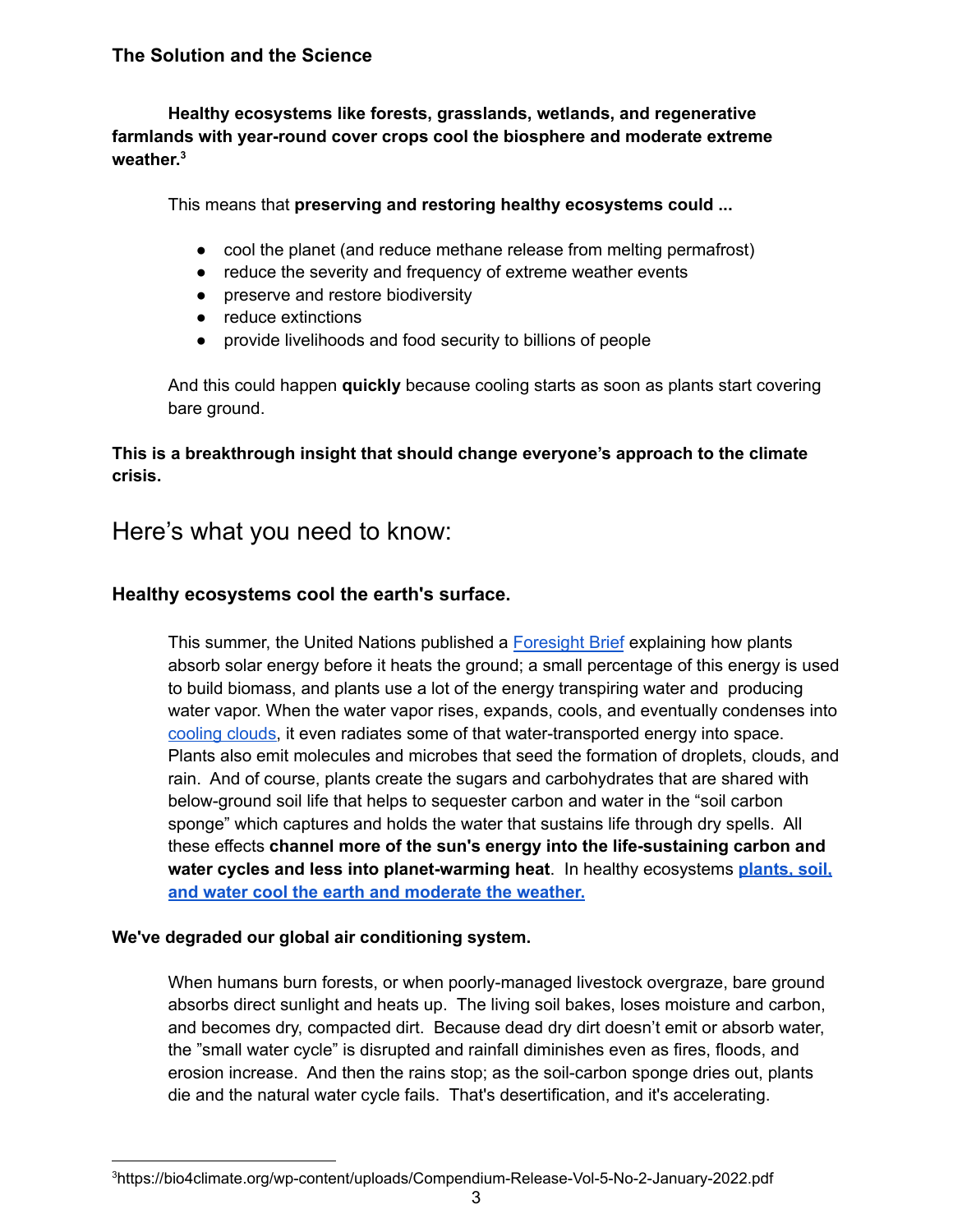As ERA members Jan Pokorny and Michal Kravčik put it, our "air [conditioner](https://www.youtube.com/watch?v=foFR3K4omG8) has broken [down](https://www.youtube.com/watch?v=foFR3K4omG8)".

#### **We now know how to fix this.**

In the last 30 years, eco-restoration pioneers around the world have restored and rehydrated deserts, degraded forests, agricultural lands, vacant lots in urban areas, and exposed soil everywhere. The data are now clear: **[temperatures](https://bio4climate.org/wp-content/uploads/Compendium-Release-Vol-5-No-2-January-2022.pdf) can be reduced** in *just a few years* by turning dead dry dirt back into cool living soil covered with growing vegetation. Through water management, managed grazing, cultivation of native plants, and multi-species ecosystem restoration, successes are now well-documented in [China](https://www.youtube.com/watch?v=F-PLbGp123M), [India,](https://www.youtube.com/watch?v=vxPVPssM3sY) Saudi [Arabia,](https://www.youtube.com/watch?v=T39QHprz-x8&t=4s) the Sinai [Desert](https://www.academia.edu/39647598/The_Holy_Grail_of_Restoration), [Slovakia,](https://www.dropbox.com/sh/qse5i5oq5e708yc/AAAjuIc3mJ2vc7TfK7oaJ3j_a?dl=0&preview=Kosice+plan.docx) and countless [yards,](https://homegrownnationalpark.org/) [gardens,](https://wearetheark.org/) [parks,](https://www.greenyatra.org/miyawaki.php) [grasslands](https://www.youtube.com/watch?v=UUYBb750_dU&feature=emb_logo), and [restorative](https://regen.earth/) projects around the world.

Within one season, year-round vegetation can

- grow again in deserts, depleted farmlands, and de-paved parking lots
- begin cooling the land
- begin restoring the rain
- nurture humans and other animals
- pull heat-capturing  $CO<sub>2</sub>$  out of the atmosphere and convert it to soil-enriching organic carbon
- convert heat-capturing greenhouse water vapor haze into cooling rain

#### **So we need to act wisely and quickly to repair the air-conditioners: green plants.**

Preserving healthy landscapes and restoring degraded landscapes is thus

- the short-term solution for global warming, extreme weather, run-away degradation of the environment, loss of biodiversity, extinctions, and even hunger.
- $\bullet$  the best long-term solution for re-capturing atmospheric CO<sub>2</sub>, and putting it to the best possible use.

#### **Editorial:**

**In the 1960s IPCC reports recognized both biogenic and anthropogenic causes of climate change. In recent decades, the mainstream narrative has focussed so intensely on CO<sup>2</sup> that powerful and short-term ecological determinants of local and global climate have been neglected.**

**Even the Nature Conservancy, which estimates that [nature-based](https://www.nature.org/en-us/what-we-do/our-insights/perspectives/natures-make-or-break-potential-for-climate-change/) solutions could address 37% of the carbon [emissions-reductions](https://www.nature.org/en-us/what-we-do/our-insights/perspectives/natures-make-or-break-potential-for-climate-change/) required by the Paris agreement to keep global temperature rise below 2 degrees C, ignores direct impacts of healthy ecosystems on local and regional temperatures, cloud cover, and rainfall.**

**It's time to act. We can't just wait for the scientific and political establishments to catch up while the planet burns. We call for accelerated theoretical and empirical investigation of eco-climate interactions matters** *in parallel* **with increased practical application of**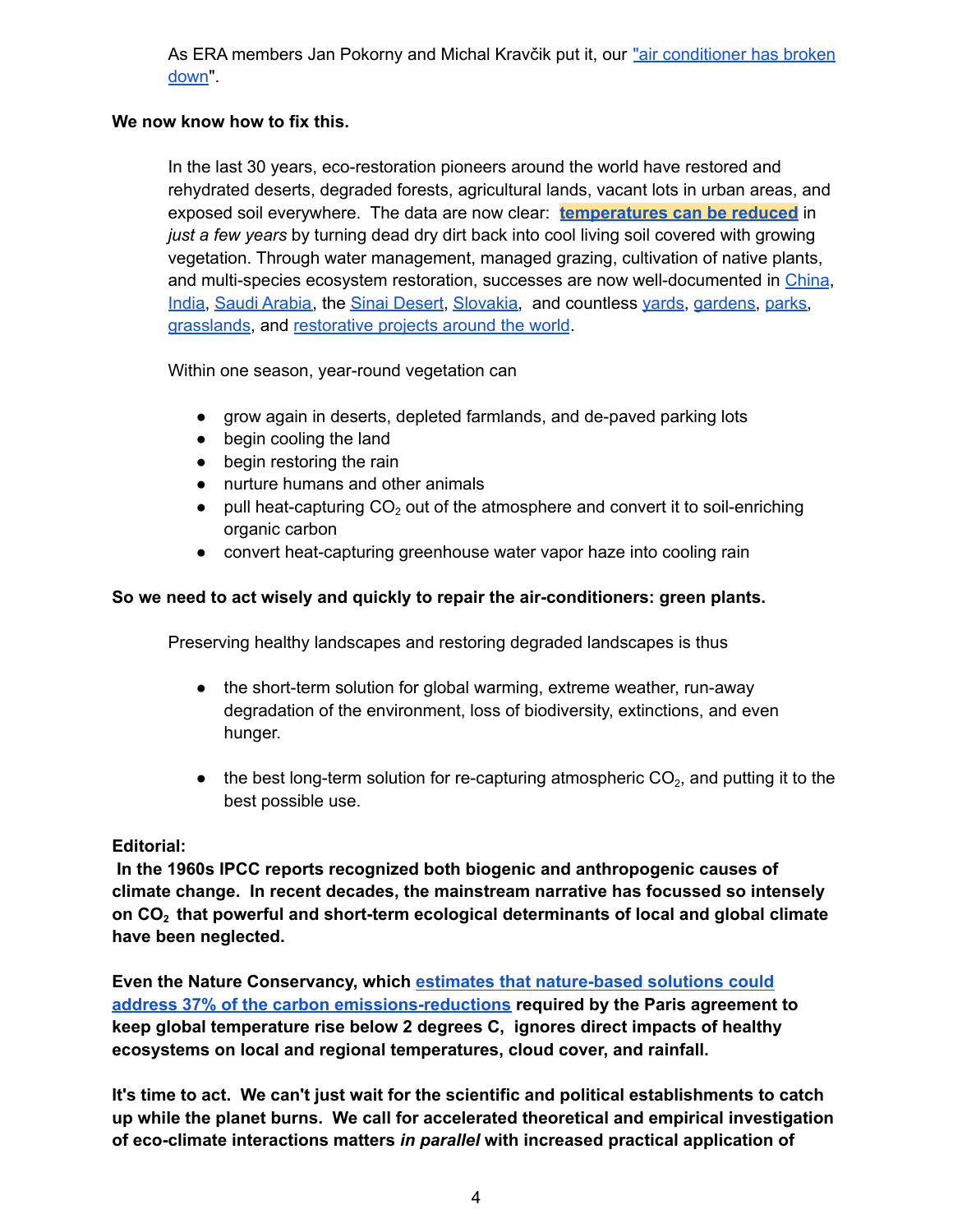**already-proven water and soil management techniques being pioneered by ecosystem restorers around the world.**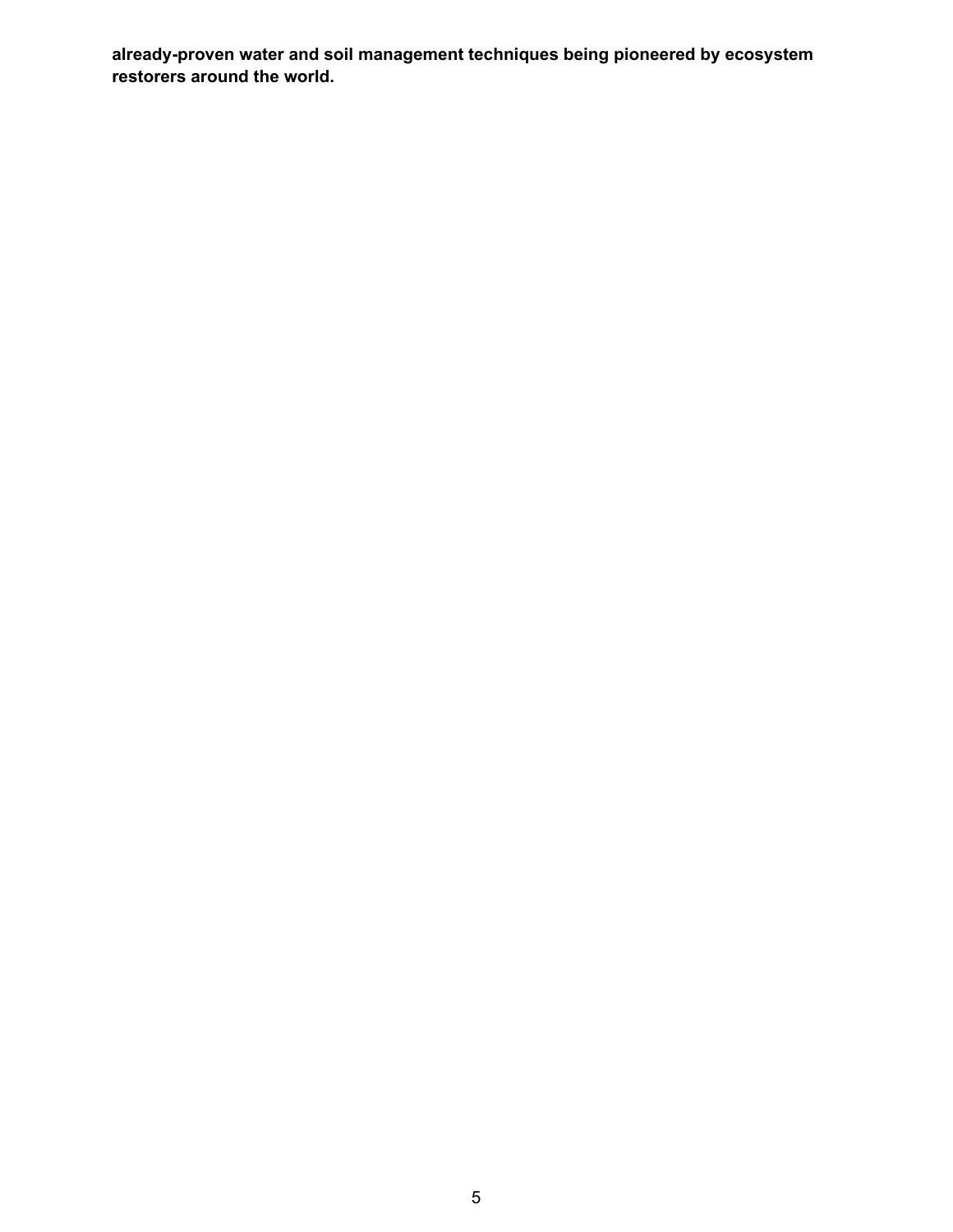# **Theory of Change:**

Two exponential technologies, appropriately coupled, will address our multiple global accelerating crises and replace "CO<sub>2</sub> tunnel vision" with a holistic natural vision that can sustain us through the 21st century and beyond.

- bio-geo-engineering to amplify and unleash the synergistic potential of exponentially self-replicating plants and animals: a.k.a. healthy ecosystems
- cultivation of exponentially self-replicating collaborative communities of EcoRestorationists that can recognize and sustainably realize the tremendous **local and regional benefits** of eco-restoration while collectively solving the global crisis.
- Developing programs, advisories, explainers, and compelling stories that will help communities and policy-makers support and invest in eco-restoration.

## The EcoRestoration Alliance

We formed an alliance of **ecosystem restorationists large and small,** to [collectively](https://docs.google.com/document/d/1-M4UzASGTMVgTxTs9ttBO_8Eu2QbinQ-/edit) [compete](https://docs.google.com/document/d/1-M4UzASGTMVgTxTs9ttBO_8Eu2QbinQ-/edit) for the \$50 million Carbon Removal XPrize. We'll need millions of participants to win, so no one is going to get rich on this. But we're not doing it for the money.

We're doing it to bring attention to this once-in-a-planet opportunity, by alerting Elon Musk's XPrize community--and everyone else--to the short-term and long-term earth-saving potential of ecosystem restoration.

And we're doing it to recruit you.

Benefits of membership.

- **● Pool knowledge**
- **● Grow your network**
- **● Amplify your impact**
- **● Solidarity, synergy, purpose**
- **● Access to, and governance of, a grant program**
- **● Connect your work to a global solution and community**
- **● Spread understanding of why your work is so important**
- **● Help solve the biggest challenge in human history**

Current members include:

- 1. John Liu, Pieter van der Gaag, Jan Hein, *Ecosystem Restoration Camps*
- *2.* Anna Kovasna *Global Ecovillage Network*
- 3. Rob Wheeler, *Global Ecovillage Network* & Sustainably Wise
- 4. Alfred Brownell, *Green Advocates International, Liberia*
- 5. Michal Kravčik, Jan Pokorny, Peter Gabris, Dusan Travnicek *New Water Paradigm,* and *People & Water*
- 6. Mooyoung Han, *Seoul University ("Dr. Rain")*
- 7. Ananda Fitzsimmons, *Regeneration Canada*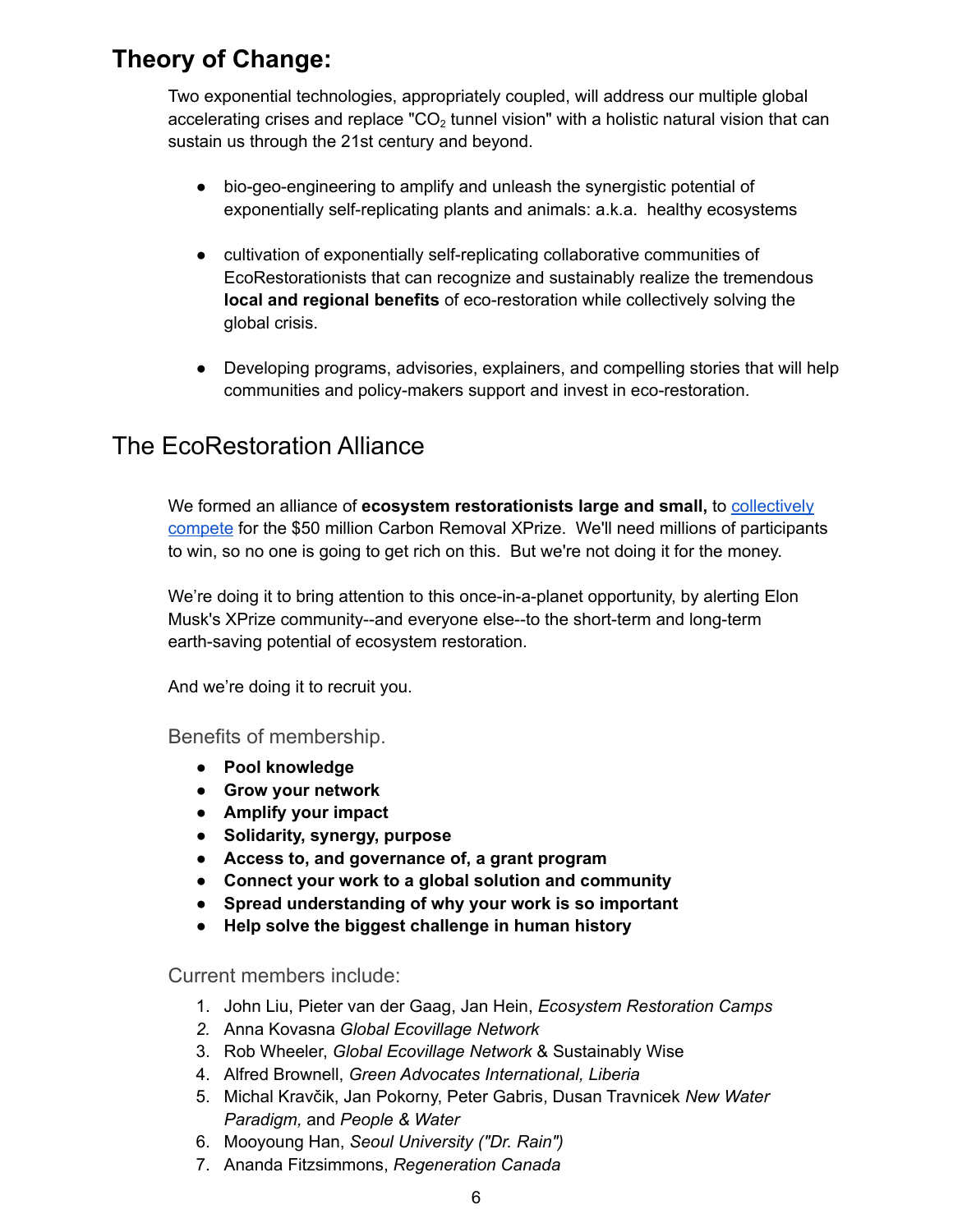- 8. Liora Adler, Andrew Langford, *Gaia University*
- 9. Peter Andrews, *Natural Sequence Farming*
- 10. Vijay Kumar, *Community Managed Farming Systems, Andhra Pradesh, India*
- *11.* Mark Shepard*, Restoration Agriculture Development*
- 12. Marie-Noëlle Keijzer, *WeForest*
- 13. David Morrison, *SoilWatch*
- 14. Marcel Berg, Pieter-Paul de Kluiver, *GreenWaterCools*
- 15. Chandrashekhar Biradar, C.Biradar@cgiar.org
- 16. Max Abouleish-Boes, Hugo Stekelenburg, *Sekem, Egypt*
- 17. Ed Huling, *Soil Carbon Partners LLC*
- 18. Kevin Maher, *Crannmor Advisors*
- 19. Doniga Markegard, *Markegard Family Grass Fed*
- 20. Festus Kiplagat, Kristin Kemery-Toone, *GPI2050.org*
- 21. Anamarija Frankic, *Green Harbours Project*
- 22. John Roulac, *Agroforestry Regeneration Communities*
- 23. Anastassia Makarieva, Andrei Nefiodov *Biotic Pump theorist*
- *24.* Jake Kelley*, Blue-Green Futures*
- 25. Arend de Haan, *African Conservation*
- 26. Bernd Mueller, *Berndwmueller@gmx.net*
- 27. KS Varaprasad, *Andhra Pradesh and Asia Pacific Association of Agricultural Research Institutes*
- 28. Mike Hands, *Inga Foundation*
- 29. Aniqa Moinuddin, Heather Wilbur, *Platform Architect*
- 30. Anthony Myint, *Zero Foodprint*
- 31. Dan Kittredge, *Bionutrient Food Association*
- 32. Deb Phenicie, *Renew Land and Water*
- 33. Milan Ovsenik, *Union of Private Forest Owners*
- 34. Judith Black, Fran Stallings, *Stories Alive*
- 35. Thomas Landrain, Patrick Campbell, *Just One Giant Lab*
- 36. Judith Schwartz, *Independent Publishing Professional*
- 37. Rochelle Bell, *Monroe County City Planner*
- 38. Sue Butler, *Regeneration at Martin House Farm*
- 39. Maryanne Mott, *B Bar Ranch*
- 40. Millán Millán, *CEAM* & *Environmental Assessor for the European Union*
- 41. Sally Dodge, *Old Quarry Hill LLC*
- 42. Peter Donovan, *Managing Wholes*
- 43. Laura Perez-Arce, *Bosque de Agua*
- 44. Thomas Grimm, *Carlsbad Aquafarm*
- 45. Christina Engelsgaar, *Activist and Educator*
- 46. Steven Apfelbaum, *Resource Environmental Solutions LLC*
- 47. John Steven Bianucci, *Applied Ecological Institute*
- 48. Jessica Alvarez-Parfrey, Marissa Mommaerts, *Transition US*
- 49. Adam Sacks, Paula Phipps, Jan Lambert, Zuzka Mulkerin, Russ Speer, Philip Bogdonoff, Cole Enos, Nancy Wood, Jon Schull, Louise Mitchell, Charles Shore, Fred Jennings, *Biodiversity for a Livable Climate*
- *50. Rob de Laet, Amazon Investor Coalition*